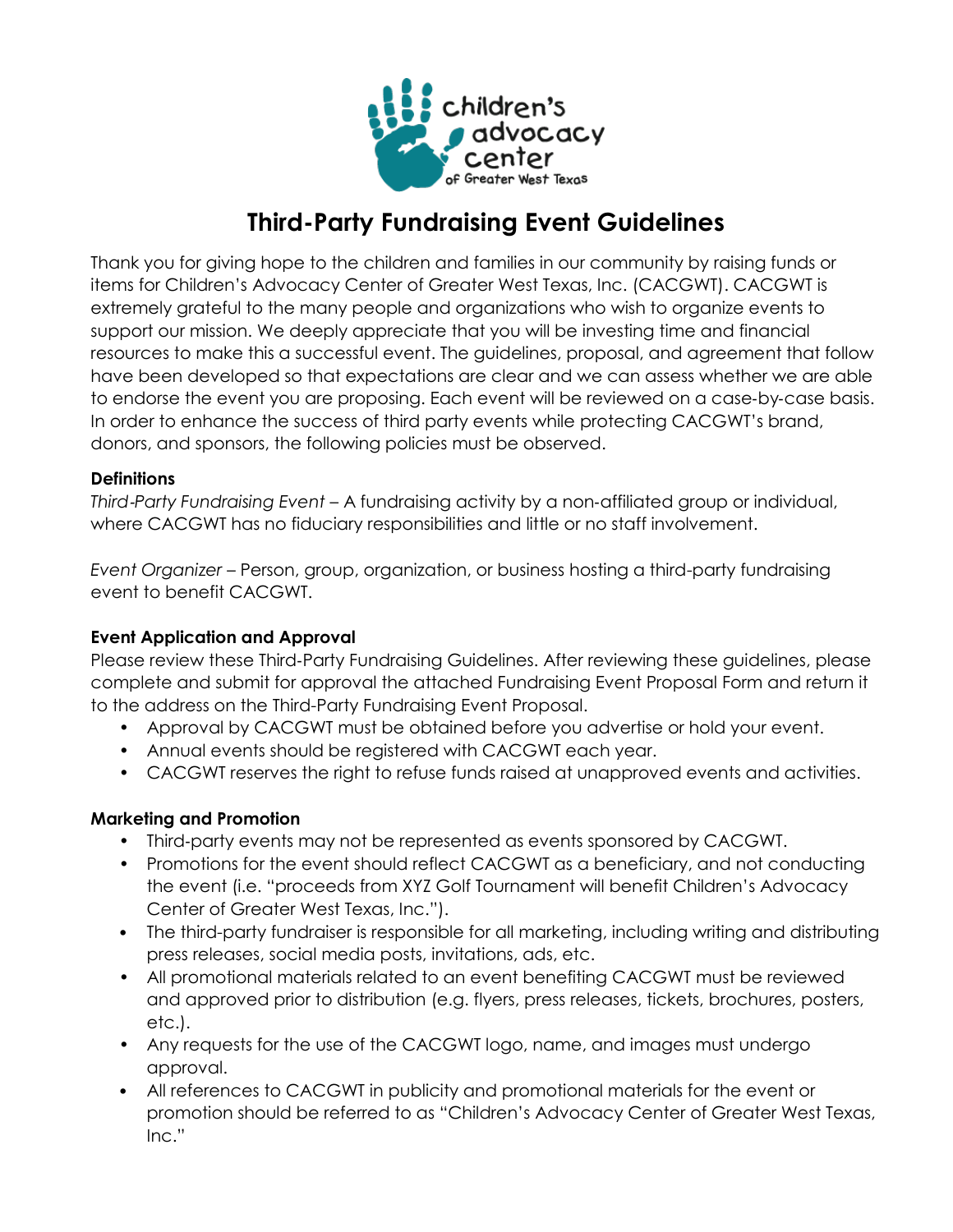## **Event Expenses**

- If you must buy goods or services for the event and expenses will be incurred, please consider the following:
	- o Expenses incurred for conducting the event are the responsibility of the hosting volunteers and the organizer of the event.
	- o CACGWT will not be liable for any costs or expenses.
- CACGWT will not reimburse organizer for the purchase of goods for a third-party event. No goods may be charged to CACGWT for any reason.
- Suggestions to reduce event expenses:
	- o Secure donated goods and services.
	- o Negotiate reduced costs.

### **Event Income**

- The event organizers are responsible for maintaining accounting for the event.
- All donation checks must be payable directly to CACGWT.
- Only checks payable to CACGWT, and cash donations clearly labeled with the donors information, will be provided with a tax deductible acknowledgment letter in accordance with IRS and state tax regulations.
- Third-party fundraisers must fully and truthfully state the portion of the proceeds which will be donated to CACGWT in all advertising, promotions and in all contact with donors, sponsors and participants.
- If you are deducting expenses before sending net proceeds to CACGWT, you should not state or imply to your donors that any funds given to you are tax deductible, and you should not use the word "donation" because it implies that they are tax deductible.
- Sponsor agrees to inform CACGWT of any effort to recruit major financial underwriters to ensure there is no duplication of underwriting efforts already underway.
- Within 30 business days following the event, organizers should submit funds, payable to CACGWT, and appropriate documentation from individuals and/or businesses regarding their financial donations.

# **Event Insurance and Liability**

- The event organizers are responsible for obtaining any necessary permits and clearances required by local and state government, complying with all applicable laws, and obtaining appropriate insurance coverage as necessary.
- CACGWT cannot be held liable for details associated directly or indirectly with the event, including, but not limited to expenses, purchases, insurance, or liability coverage.

# **How can CACGWT help with your event?**

CACGWT is extremely appreciative of the organizers who manage third‐party events to benefit its programs, but is limited in the amount of assistance it can provide a third‐party event.

CACGWT can provide the following:

- Advice and suggestions on event planning, as time allows
- Approval of the use of CACGWT name, logo and images**\***
- Promotional materials such as brochures, business cards, and flyers
- Promotion of your event, when appropriate, to the CACGWT community through